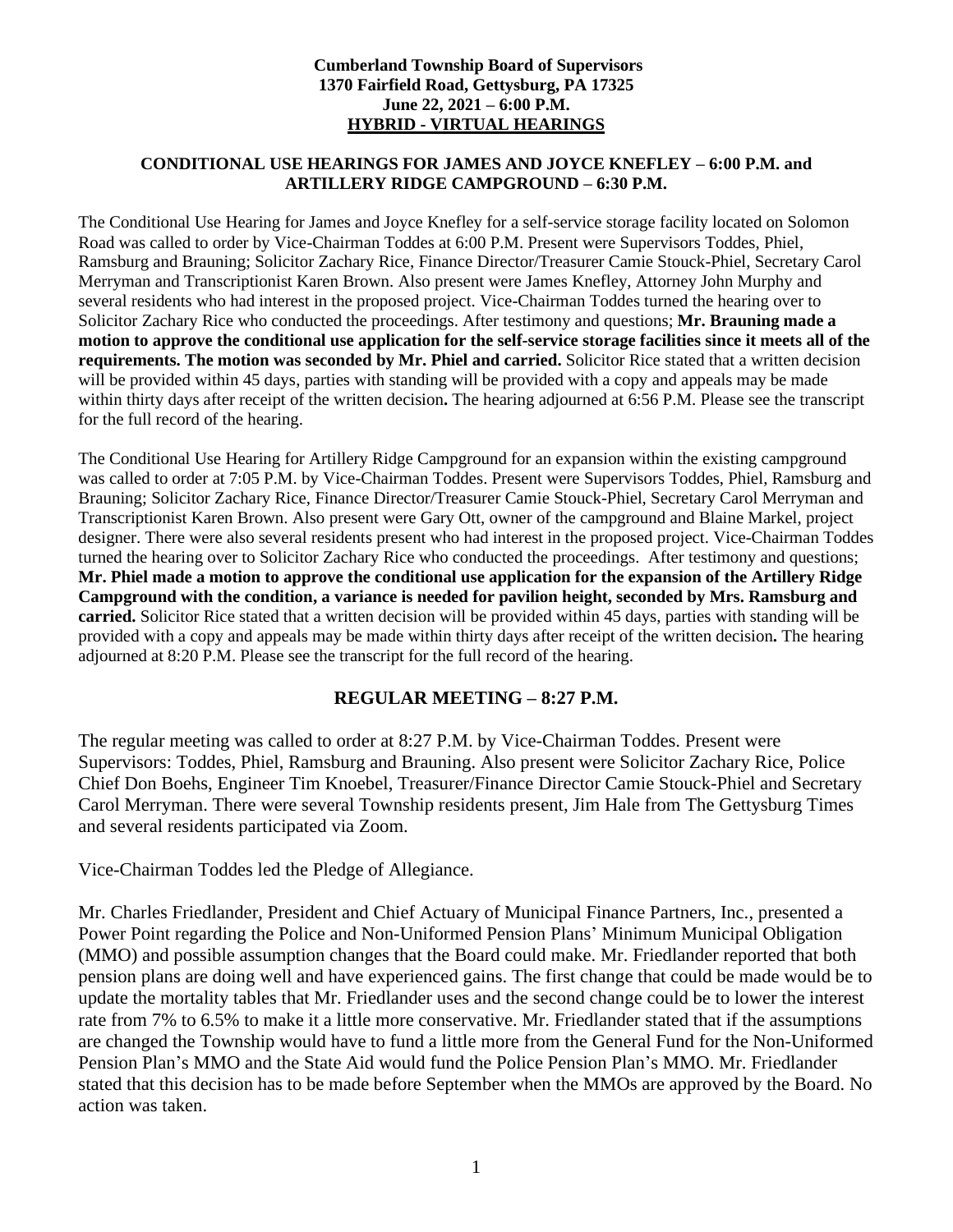**Mr. Brauning made a motion seconded by Mrs. Ramsburg and carried to approve the Minutes of the May 25, 2021 Regular Meeting.**

**Mr. Brauning made a motion seconded by Mr. Phiel and carried to approve the bills in the amounts as stated by the Vice-Chairman: \$88,196.63 from the General Fund, \$35,285.00 from the Capital Reserve Fund, \$7,761.62 from the Escrow Fund and \$25,000.00 from the Fire Tax Fund.**

## **Public comment:**

Ms. Pat Schindel, business owner, stated that she was present tonight regarding an incident that happened in 2018 and was more recently printed in the Gettysburg Times regarding a black man that was jogging and asked directions from a man who then went to the Cumberland Township Police Department. Chief Boehs told Ms. Schindel that if the department gets a call, they have to respond to it.

Ms. Bertha Turner, 140 Park Avenue, stated that a couple of years ago she was walking her dog on Tiffany Lane, feels that she got strange looks from people in the neighborhood and it made her feel very uncomfortable. She stated that she does not want to feel like there are certain places that she cannot go because of her skin color, she wants to be part of the neighborhood and be treated with respect. She also reported that cars are speeding on Park Avenue.

Ms. Karey Burkholder, 127 Battalion Lane, stated that she submitted a letter (as well as several others neighbors) regarding the development on Old Mill Road and they would like to see the Township start enforcing some of their laws regarding speeding and construction activities starting earlier and continuing later than is permitted. She added that the R Cluster zoning is "out of control", it was changed in 2017 and does not do what it is supposed to do. Police Chief Boehs instructed Ms. Burkholder to call 911 when the contractors are starting early or working late and they will have an officer go over to the development. Vice-Chairman Toddes stated that the Township's ordinance limits the construction activity to between the hours and 7:00 A.M. and 9:00 P.M. and that he has stopped by the development and talked to them about the hours that they are allowed to work.

Ms. Pamela Haze also stated that she submitted a letter to the Board and she highlighted some of the items in the letter including concerns about the R Cluster zoning; safety concerns with speeding and large trucks, RVs', farm equipment and heavier traffic on the roads. She added that they have observed safety issues with the developer like taking trees down along the road with no traffic control measures, trucks taking short-cuts through their development and no police patrols like there used to be. Lastly, she requested to have an avenue of communication with the developer.

### **Engineer:**

Mr. Knoebel reported that the Township has received a Request for Extension from the American Battlefield Trust for a 90-day extension for approval of their Minor Subdivision Plan. Mr. Knoebel stated that the only items left for them to do are legal agreements and he has referred them to the Solicitor's office to get those items taken care of. Solicitor Rice recommended that the Board direct him to write to the applicant. **Mr. Brauning made a motion to approve the 90-day Request for Extension for the American Battlefield Trust and directed Solicitor Rice to write to them in an effort to get the legal issues resolved and if they do not, the plan will be denied. The motion was seconded by Mrs. Ramsburg and carried. Mr. Toddes voted nay.**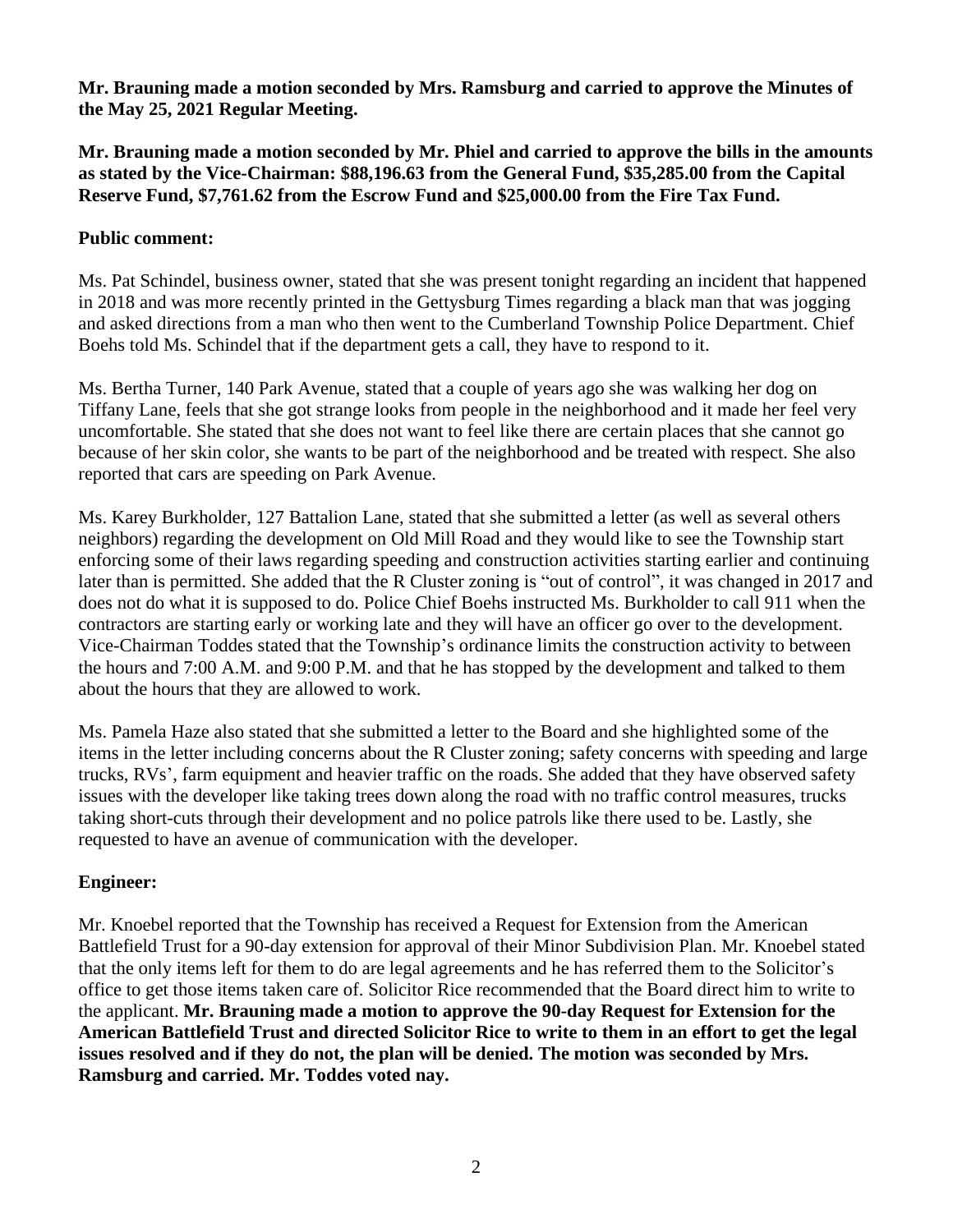**Police Report:** Police Chief Don Boehs presented a written and oral report of police activities for the month of May 2021 including: 284 complaints, 25 traffic stops, eight traffic accidents, 23 targeted enforcements, 20 combined arrests, 6,386 patrol miles and 28 walk-in complaints. He added that they assisted other agencies five times and they were assisted nine times. The SRO had seven calls for service. There were four assists to Pa. State Police.

# **Active Business:**

Vice-Chairman Toddes reported that the Board has a request for the Manager to carry over 174 hours of vacation leave in accordance with § 4.b. of the Employment Agreement due to the Covid Emergency and his work-load. **Mr. Phiel made a motion to grant the request seconded by Mrs. Ramsburg and carried. Mr. Brauning voted nay.**

Vice-Chairman Toddes also reported that the Manager has produced a Computer Policy, Including Internet Usage and Email. **Mr. Phiel made a motion to implement the Computer Policy seconded by Mrs. Ramsburg and carried.**

Vice-Chairman reported that there are MS4 items that need action as follows:

- **Mr. Phiel made a motion seconded by Mrs. Ramsburg and carried to confirm two stream restoration projects as recommended by Clauser Environmental, LLC, the first at the Township Building and the second at the Adams County Human Services Building.** Mr. Knoebel reported that these two projects will require permits and they need to get the applications in to Pa Dept. of Environmental Protection (PaDEP).
- **Mrs. Ramsburg made a motion seconded by Mr. Brauning and carried to authorize KPI Technology to prepare preliminary engineering costs to follow with engineering the projects providing project/s cost estimates; submitting to PaDEP for permitting; and preparing bids.**
- The next action item was to appoint a committee and the Board agreed to wait until the Manager is present to act on this item.

**FINANCE COMMITTEE**: Mr. Phiel reported on the monthly Finance Committee recommendations.

- **Mr. Phiel made a motion seconded by Mrs. Ramsburg and carried to open a separate checking account for the American Rescue Plan funds for auditing purposes, as recommended by the Pa. State Association of Township Supervisors and the Pa. Dept. of Community and Economic Development.**
- **Mr. Brauning made a motion seconded by Mrs. Ramsburg and carried to make the annual contribution to Gettysburg Area Recreation Authority (GARA), in the amount of \$66,164.00, from the Park and Rec Fund that has a healthy balance.**
- **Mrs. Ramsburg made a motion seconded by Mr. Phiel and carried to approve the purchase of additional malware protection for all of the Township's computers at a one-time cost of \$913.00 plus \$130.00 per month.**
- **Mr. Brauning made a motion seconded by Mrs. Ramsburg and carried to approve Fire Tax funding to Gettysburg Fire Department, in the amount of \$100,000.00.** Mr. Phiel reported that the department was not able to hold their carnival for the past two years and their total request was for \$224,427.25. He added that there will still be a healthy balance in the Fire Tax Fund after this is paid.

**SOLICITOR:** Solicitor Rice reported that the Planning Commission and Solicitor Wiser have been working on an amendment to the Open Space requirements in the Zoning Ordinance and the Board needs to decide if they are ready to authorize the advertisement for adoption that also includes giving Adams County Planning 30 days to review, the Township Planning Commission re-reviewing and holding a